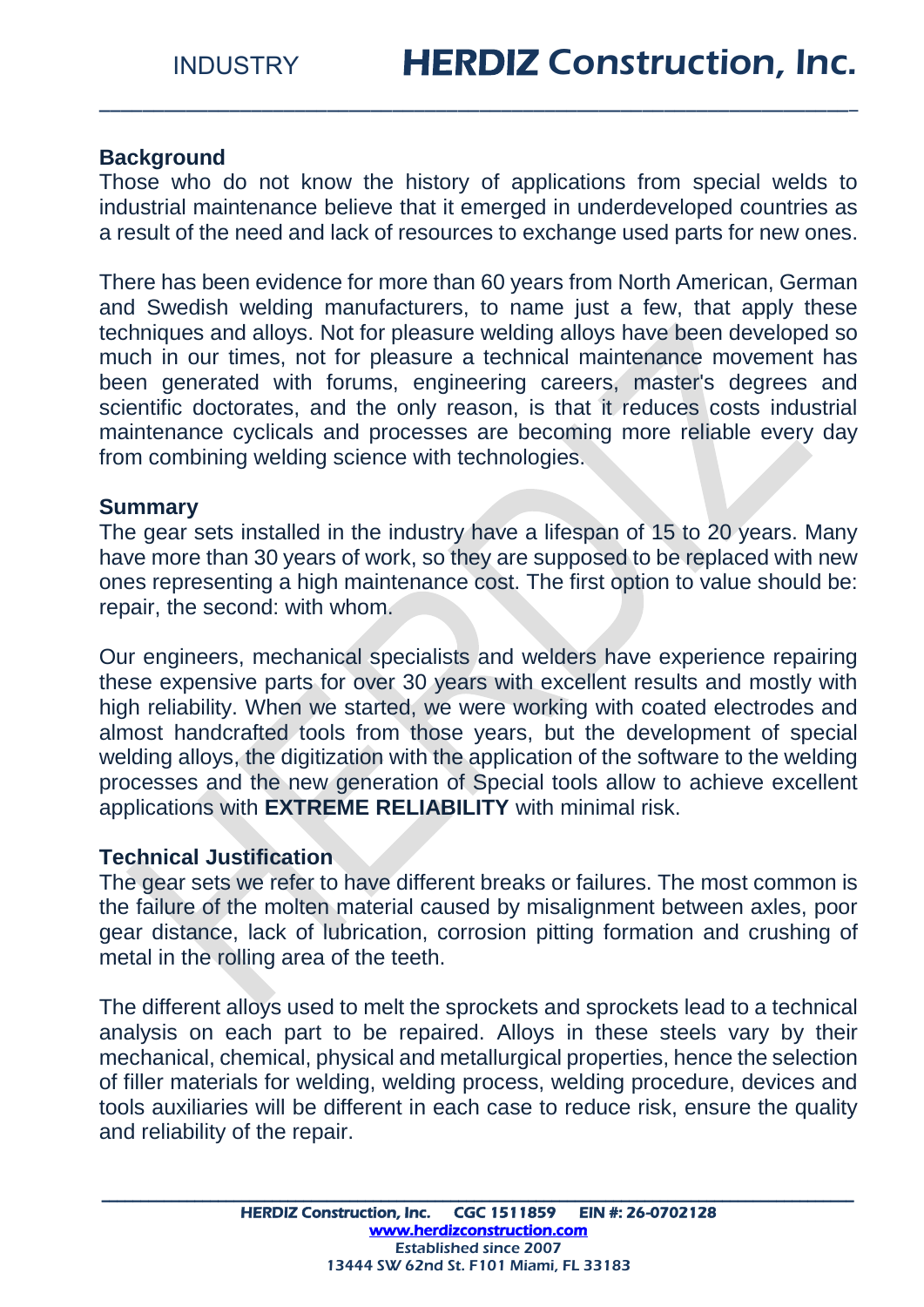### **Reducing Maintenance Costs**

For years, for each repair, we have performed an economic analysis as well as the economic effect over the life of the parts, the return on maintenance costs and how this cost reduction favors the maintenance cycle in each industry and in all cases repair vs. buying new is 25% to 50% cheaper, the service life can be increased up to 20% more and the return on maintenance spending is less than 6 months.

\_\_\_\_\_\_\_\_\_\_\_\_\_\_\_\_\_\_\_\_\_\_\_\_\_\_\_\_\_\_\_\_\_\_\_\_\_\_\_\_\_\_\_\_\_\_\_\_\_\_\_\_\_\_\_\_\_\_\_\_\_\_\_\_\_\_\_\_\_\_

Such analyses have been made with international market prices including delivery times, international and domestic transportation, and installation costs among others.

#### **Some experiences**



Catalina Repair + Gear Train Pinion with special welds and final finish with shape cutter.



Repair with special welding of sKODA-branded mill reducer pinion with manual abrasive finish.

\_\_\_\_\_\_\_\_\_\_\_\_\_\_\_\_\_\_\_\_\_\_\_\_\_\_\_\_\_\_\_\_\_\_\_\_\_\_\_\_\_\_\_\_\_\_\_\_\_\_\_\_\_\_\_\_\_\_\_\_\_\_\_\_\_\_\_\_\_\_\_\_\_\_\_\_\_\_\_\_\_\_\_\_\_\_\_\_\_\_\_\_\_\_\_\_\_